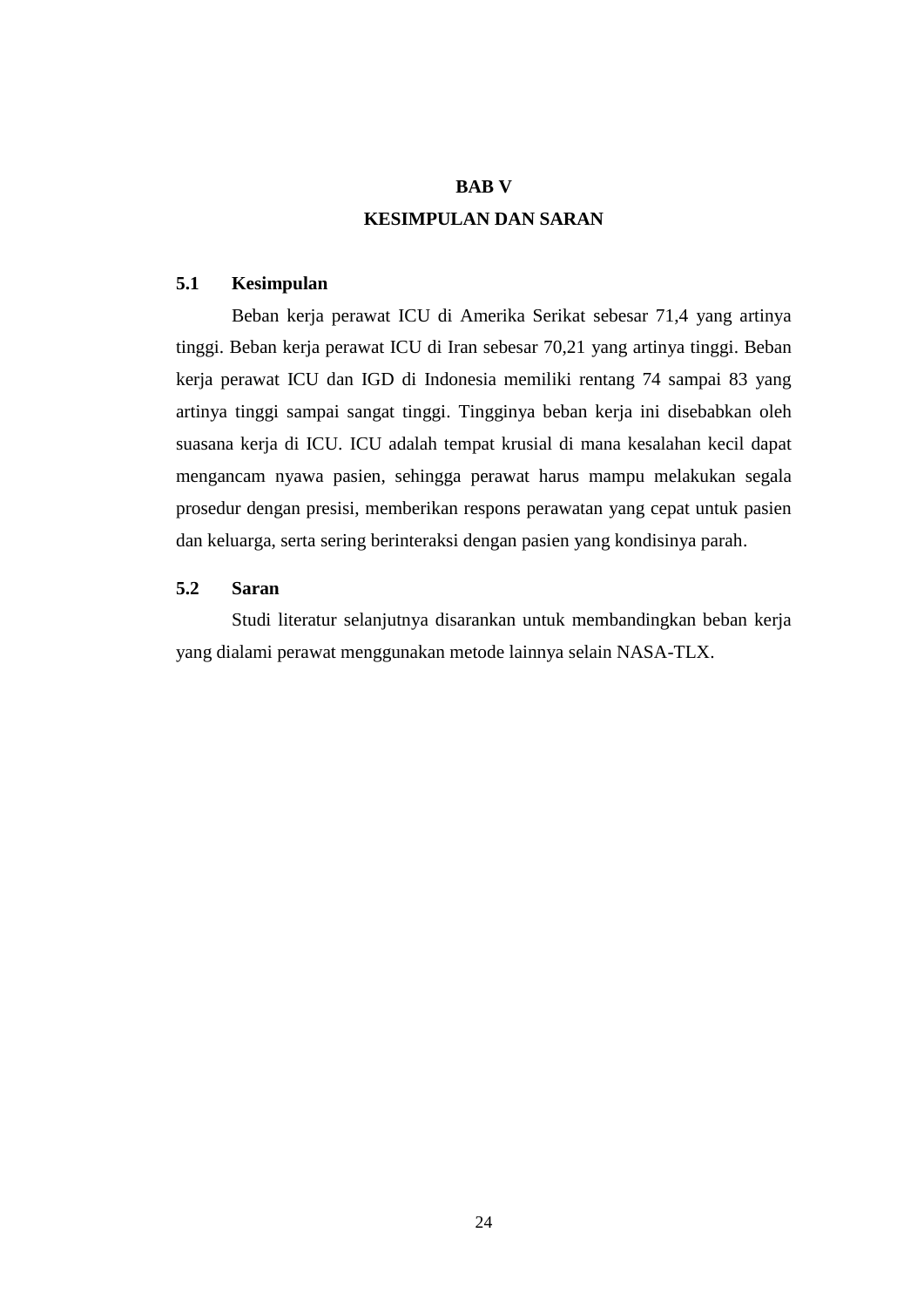#### **DAFTAR PUSTAKA**

### **Referensi Utama**

- Hoonakker, P., Carayon, P., Gurses, A. P., Brown, R., Khunlertkit, A., McGuire, K., & Walker, J. M. (2011). Measuring workload of ICU nurses with a questionnaire survey: the NASA Task Load Index (TLX). *IIE transactions on healthcare systems engineering*, *1*(2), 131-143.
- Nasirizad Moghadam, K., Chehrzad, M. M., Reza Masouleh, S., Maleki, M., Mardani, A., Atharyan, S., & Harding, C. (2021). Nursing physical workload and mental workload in intensive care units: Are they related?. *Nursing Open*.
- Nur, I., Iskandar, H., & Ade, R. F. (2020). The Measurement of Nurses' Mental Workload Using NASA-TLX Method (A Case Study). *Malaysian Journal of Public Health Medicine*, *20*(Special1), 60-63.

### **Referensi Pendukung**

- Aiken, L. H., Sloane, D. M., Bruyneel, L., Van den Heede, K., Griffiths, P., Busse, R., ... & Sermeus, W. (2014). Nurse staffing and education and hospital mortality in nine European countries: a retrospective observational study. *The lancet*, *383*(9931), 1824-1830.
- Akinwale, O. E., & George, O. J. (2020). Work environment and job satisfaction among nurses in government tertiary hospitals in Nigeria. *Rajagiri Management Journal*.
- Alghamdi, F. S. (2014). The impact of service quality perception on patient satisfaction in Government Hospitals in Southern Saudi Arabia. *Saudi medical journal*, *35*(10), 1271.
- Bates, R. E., Kesselring, G. M., Breunig, M. J., & Rieck, K. M. (2020). Overnight cross-coverage on hospital medicine services: perceived workload based on patient census, pager volumes, and patient acuity. *Hospital Practice*, *48*(2), 108-112.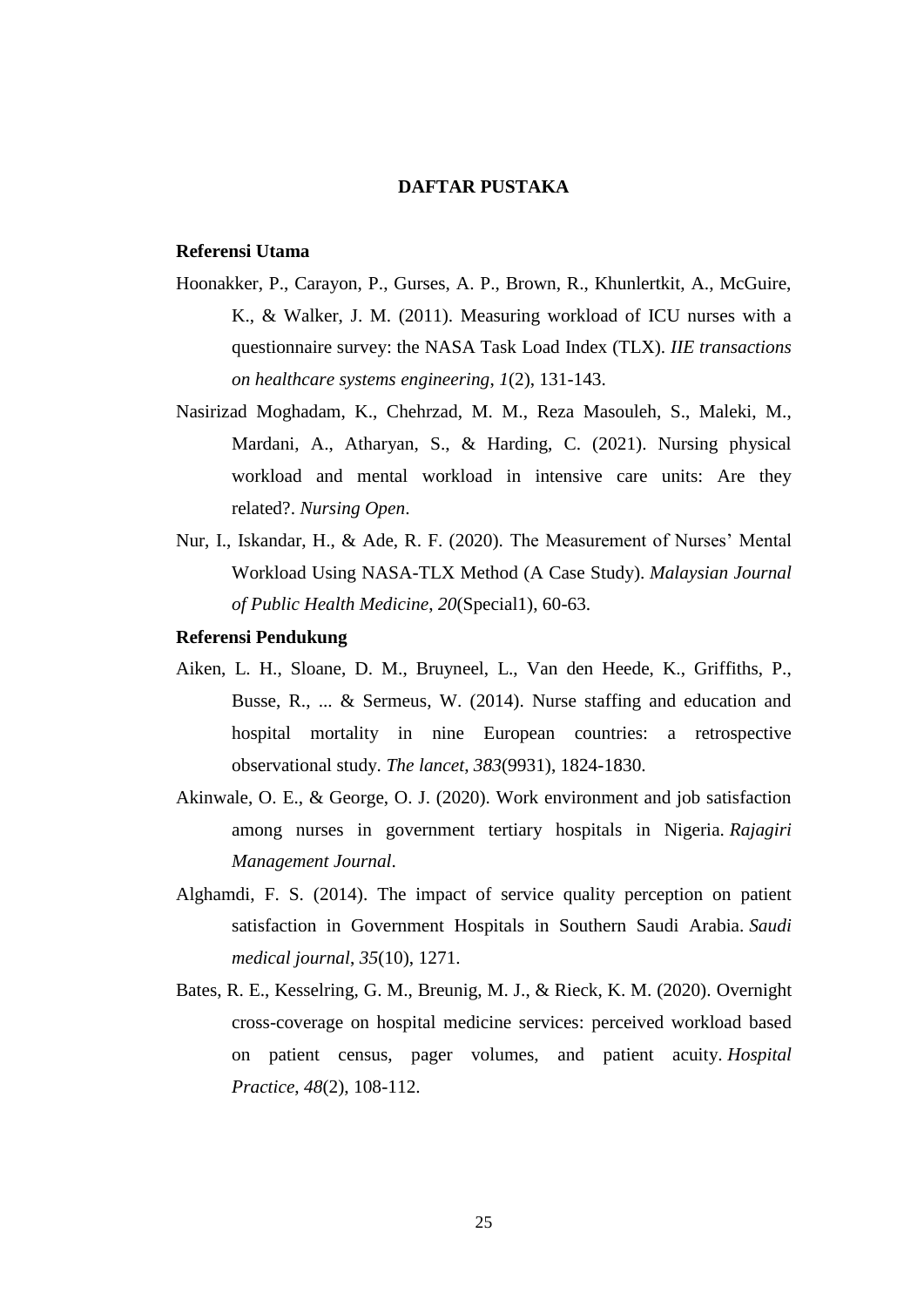- Brookhuis, K. A., van Driel, C. J., Hof, T., van Arem, B., & Hoedemaeker, M. (2009). Driving with a congestion assistant; mental workload and acceptance. *Applied ergonomics*, *40*(6), 1019-1025.
- Castor, M., Hanson, E., Svensson, E., Nählinder, S., LeBlaye, P., MacLeod, I., ... & Ohlsson, K. (2003). GARTEUR Handbook of mental workload measurement. *GARTEUR, Group for Aeronautical Research and Technology in Europe, Flight Mechanics Action Group FM AG13*, *164*.
- Farhah, S., & Purwandari, A. T. (2020). Analisis Beban Kerja Mental Pada Mahasiswa Terhadap Perkuliahan Offline dan Online Menggunakan Metode Modified Cooper Harper Scale. *Jurnal KaLIBRASI-Karya Lintas Ilmu Bidang Rekayasa Arsitektur, Sipil, Industri.*, *3*(2), 20-37.
- Fishbein, D., Nambiar, S., McKenzie, K., Mayorga, M., Miller, K., Tran, K., ... & Capan, M. (2019). Objective measures of workload in healthcare: a narrative review. *International journal of health care quality assurance*.
- Hart, S. G., & Staveland, L. E. (1988). Development of NASA-TLX (Task Load Index): Results of empirical and theoretical research. In *Advances in psychology* (Vol. 52, pp. 139-183). North-Holland.
- Kurniawan, D. (2020). *Analisis hubungan antara beban mental kerja dengan stres kerja menggunakan metode NASA-TLX di salah satu bank swasta daerah Surabaya Pusat* (Skripsi, Universitas Katolik Widya Mandala Surabaya). Diakses dari http://repository.wima.ac.id/id/eprint/22838/
- Lee, E. K., & Kim, J. S. (2020). Nursing stress factors affecting turnover intention among hospital nurses. *International journal of nursing practice*, *26*(6), e12819.
- Maharja, R. (2015). Analisis tingkat kelelahan kerja berdasarkan beban kerja fisik perawat di instalasi rawat inap rsu haji surabaya. *The Indonesian Journal of Occupational Safety and Health*, *4*(1), 93-102.
- Martín-Martín, A., Orduna-Malea, E., Thelwall, M., & López-Cózar, E. D. (2018). Google Scholar, Web of Science, and Scopus: A systematic comparison of citations in 252 subject categories. *Journal of informetrics*, *12*(4), 1160-1177.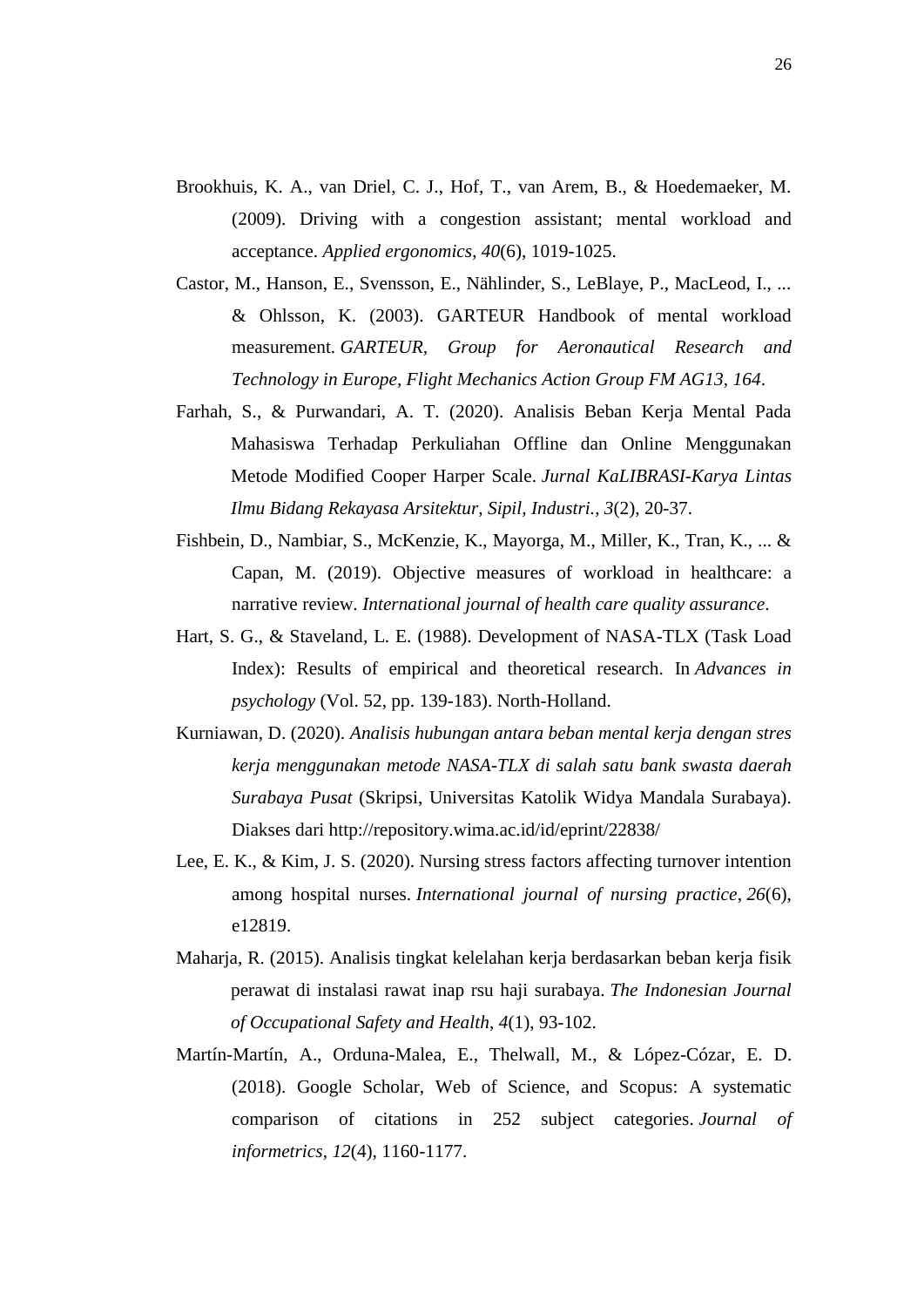- Megawati, P. E., & Supriatin. (2019). Pengaruh Motivasi, Stress Kerjadan Beban Kerja terhadap Kinerja Karyawan. *Jurnal Ilmu dan Riset Manajemen (JIRM)*, *8*(8).
- Menteri dalam Negeri. (2008). Peraturan Menteri dalam Negeri Nomor 12 Tahun 2008 tentang Pedoman Analisis Beban Kerja di Lingkungan Departemen dalam Negeri dan Pemerintah Daerah. Jakarta: Kementerian Dalam Negeri Republik Indonesia.
- Morris, R., MacNeela, P., Scott, A., Treacy, P., & Hyde, A. (2007). Reconsidering the conceptualization of nursing workload: literature review. *Journal of advanced Nursing*, *57*(5), 463-471.
- Myny, D., Van Goubergen, D., Gobert, M., Vanderwee, K., Van Hecke, A., & Defloor, T. (2011). Non-direct patient care factors influencing nursing workload: A review of the literature. *Journal of advanced nursing*, *67*(10), 2109-2129.
- Myny, D., Van Hecke, A., De Bacquer, D., Verhaeghe, S., Gobert, M., Defloor, T., & Van Goubergen, D. (2012). Determining a set of measurable and relevant factors affecting nursing workload in the acute care hospital setting: a cross-sectional study. *International journal of nursing studies*, *49*(4), 427-436.
- Parsons, S. E., Carter, E. A., Waterhouse, L. J., Sarcevic, A., O'Connell, K. J., & Burd, R. S. (2012). Assessment of workload during pediatric trauma resuscitation. Journal of Trauma and Acute Care Surgery, 73(5), 1267- 1272.
- Raghupathi, V., & Raghupathi, W. (2020). Healthcare expenditure and economic performance: insights from the United States Data. *Frontiers in Public Health*, *8*, 156.
- Rizqiansyah, M. Z. A., Hanurawan, F., & Setiyowati, N. (2017). Hubungan antara beban kerja fisik dan beban kerja mental berbasis ergonomi terhadap tingkat kejenuhan kerja pada karyawan PT Jasa Marga (Persero) Tbk Cabang Surabaya Gempol. *Jurnal Sains Psikologi*, *6*(1), 37-42.